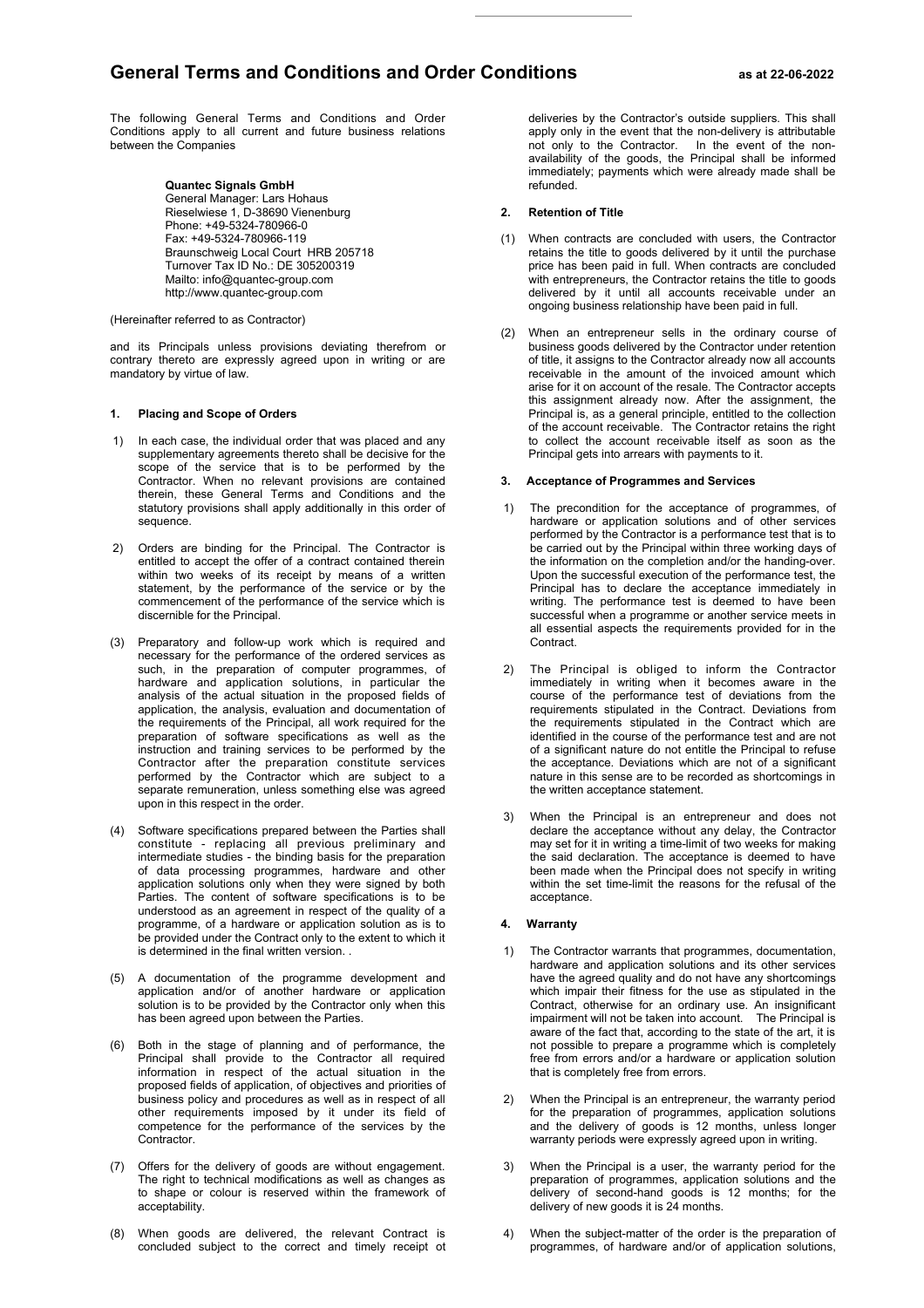the warranty period commences upon their acceptance and is extended by the number of days on which programmes, hardware or application solutions could not be used due to shortcomings more than twelve hours as provided for in the order, provided that the Principal has in each case informed the Contractor in writing and without delay of such periods of interruption.

- 5) Shortcomings which have not already been listed in the Acceptance Declaration are to be notified in writing by the Principal to the Contractor immediately after their detection. This notification is to be accompanied by a description of the specific shortcomings. Upon its request, the Principal shall provide to the Contractor to an acceptable extent supporting documents and information which the same requires for their assessment and removal.
- 6) Shortcomings which are duly reported before the expiration of the warranty period are remedied by the Contractor at its own cost. When a check-up shows that no shortcoming exists, the Contractor may demand a reimbursement of its expenses on the basis of its general hourly rates plus the required outlays.
- 7) The warranty shall not apply when the Principal, without the consent of the Contractor, modifies itself programmes, hardware or other application solutions and services and/or supplements the same by components from third suppliers or has the same modified or supplemented by third parties in this sense without the same being required on account of a delay on the part of the Contractor and the lapse of an additional period of time that had been set by the Principal or on account of other substantial reasons, in order to facilitate a use in accordance with the Contract. Sentence 1 does not apply when the Principal proves that the said shortcomings were not caused by the modification or supplementation made by it or by the third party.
- 8) The warranty shall also not apply when a substantial deviation of the services of the Contractor from the possibility of use as provided in the Contract which is to be regarded as a shortcoming is attributable to a culpable infringement of the Principal's obligation to co-operate as provided for in Item 1.), sub-paragraph 6.
- 9) When substantial shortcomings are not remedied by the Contractor within two weeks of the receipt of the appropriate notice of shortcoming or are not resolved by an adequate interim arrangement, the Principal may set the Contractor an adequate additional period of time for the removal of the shortcoming or its subsequent remedy. Upon the expiration of the time limit, the Principal may at its option annul the Contract as a whole or in part or may demand the reduction of the remuneration as well as damages within the framework of the limitations of liability under Item 6.) of the present Conditions unless the shortcoming has been remedied in time. Claims for remuneration of the Contractor for services rendered within the planning stage pursuant to Item 1.), sub-paragraph 3 shall not be affected thereby.
- (10) The right of the Principal to assert, deviating from subparagraph 7, under the preconditions set forth therein, claims on account of shortcomings on the basis of the statutory provisions without the setting of a time limit for a subsequent performance shall remain unaffected.
- (11) In the event of the withdrawal from the Contract, the Principal owes up to the date of the withdrawal an adequate user fee which is to be ascertained on the basis of a straight-line four-year period of depreciation.

## **5. Rights of Use**

- 1) For services of the Contractor which enjoy protection under the provisions of the Copyright Act (UrhG), and enjoy protection within the meaning of Section 69 a et seq. UrhG for other services, in particular for computer programmes, rights of use shall be deemed, as a general principle, transferred to the Principal only to the extent that was agreed upon or is indispensable for the use as contemplated in the Contract. Section 31, sub-paragraph 5 UrhG shall apply to these services directly and shall apply mutatis mutandis to such services which do not enjoy any protection under the Copyright Act only because they do not reach the level for a work as provided for in the Copyright Act.
- 2) The transfer of rights of use no matter of which kind shall

be made subject to the timely and complete settlement of the contractually agreed claims for remuneration of the Contractor. A consent of the Contractor to the use by the Principal which precludes the unlawfulness pursuant to Section 97 UrhG is deemed revoked upon the expiration of the time limit when the Principal does not meet its payment obligations also within an additional period of time which had been set for it by means of a written reminder.

## **6. Confidentiality**

- (1) The Contractor shall be obliged to keep secret for an indefinite period of time all information made available to it in connection with the execution of the assignment which are termed confidential by the Principal or which are otherwise recognisable as trade or business secrets of the Principal and not to record them nor pass them on or exploit them unless required for achieving the purpose of the Contract.
- (2) Subject to the observance of the provisions of subparagraph 1, the Contractor shall not be prevented from developing programmes of a similar nature for third parties using knowledge gained in the course of the execution of the assignment.

# **7. Limitations of Liability**

- (1) A liability of the Contractor, no matter for which legal ground, shall arise only when the damage
- a) was caused by a culpable violation of a substantive contractual obligation in a manner jeopardising the achievement of the purpose of the Contract or
- b) is attributable to gross negligence or intent on the part of the Contractor.
- (2) When the Contractor is liable pursuant to sub-paragraph 1 a) for the violation of a substantive contractual obligation, in the absence of gross negligence or intent, the liability shall be limited to the extent of the damage the occurrence of which the Contractor had typically had to expect on the date of the conclusion of the Contract owing to the circumstances which were known to it on that date.
- (3) A limitation of liability pursuant to sub-paragraph 2 applies likewise to damage caused by gross negligence or intent by staff-members or authorised persons of the Contractor who are not its general managers or executive employees.
- (4) In the cases of sub-paragraphs 2 and 3, the Contractor is not liable for direct damage, consequential damage of shortcomings or loss of profit.
- (5) For the loss of data and programmes and their retrieval, the Contractor shall also be liable only to the extent provided for in sub-paragraphs 1 to 4 and also only to the extent to which this loss could not have been avoided by adequate precautionary measures of the Principal, in particular by the daily making of backup copies of all data and programmes.
- (6) The limitations of liability pursuant to sub-paragraphs 1 to 5 apply mutatis mutandis also in favour of the staff-members and authorised persons of the Contractor.
- (7) A liability of the Contractor, if any, for the absence of the warranted quality, on account of the Product Liability Act or of personal injury and injury to health attributable to the Contractor as well as the loss of the life of the Principal attributable to the Contractor shall remain unaffected.

## **8. Miscellaneous**

- 1) German law, excluding the UN Sales Convention, shall apply exclusively to the assignment, its execution and the claims resulting therefrom.
- 2) When the Principal is a businessman, a legal person under public law or a special fund under public law, the exclusive place of jurisdiction for all disputes under the present Contract is the place of business of the Contractor. The same applies when the Principal has no general place of jurisdiction in Germany or when the place of residence or the habitual residence are not known at the time when an action is brought.
- 3) If individual provisions of the present General Terms and